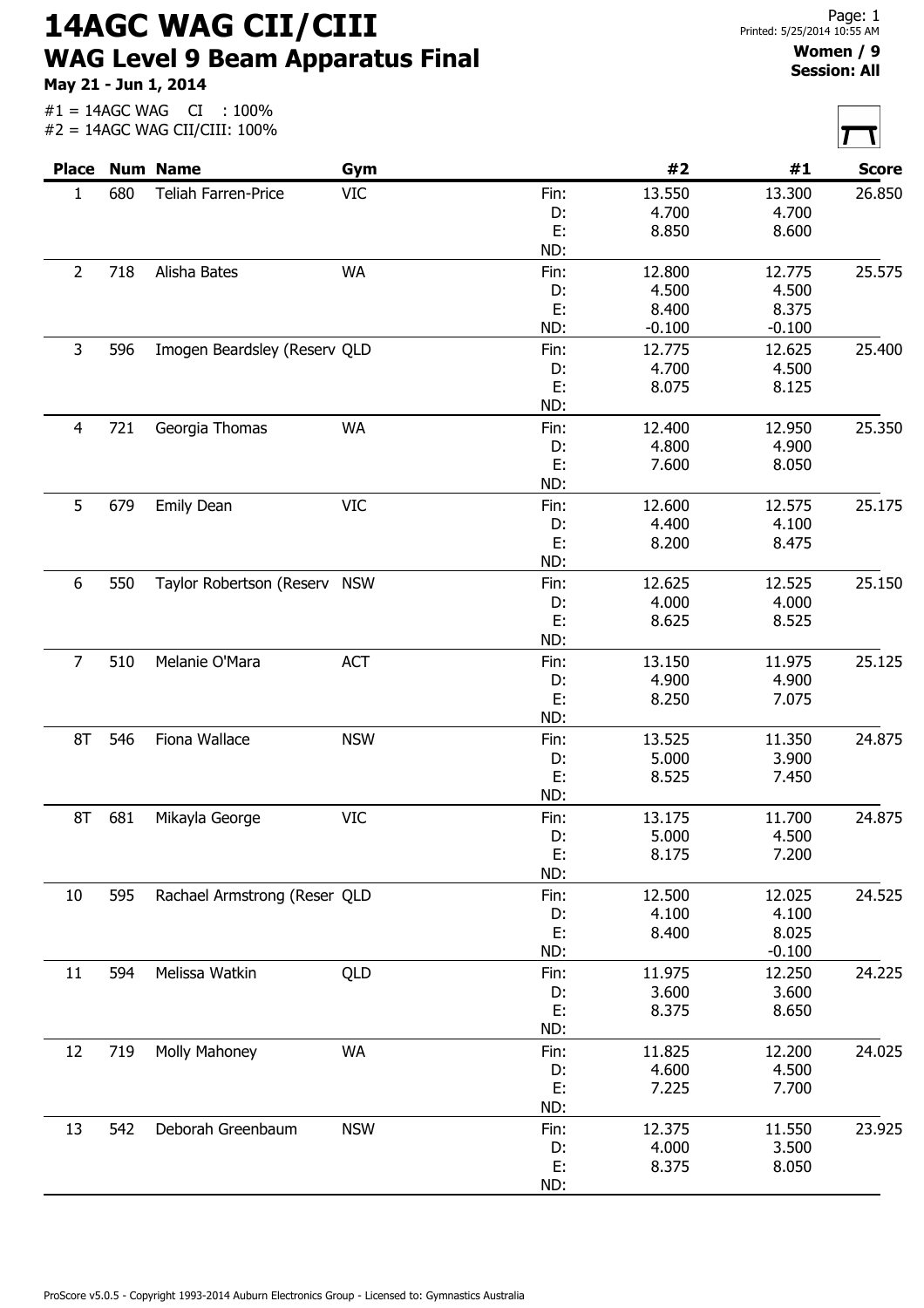14AGC WAG CII/CIII WAG Level 9 Beam Apparatus Final

May 21 - Jun 1, 2014

 $\overline{\Gamma}$ 

 $\overline{\phantom{a}}$ 

|     |     | #2 = 14AGC WAG CII/CIII: 100% |            |            |          |        |              |
|-----|-----|-------------------------------|------------|------------|----------|--------|--------------|
|     |     | <b>Place Num Name</b>         | Gym        |            | #2       | #1     | <b>Score</b> |
| 14  | 592 | Angela Lingard                | QLD        | Fin:       | 11.850   | 11.850 | 23.700       |
|     |     |                               |            | D:         | 3.500    | 3.500  |              |
|     |     |                               |            | E:         | 8.350    | 8.350  |              |
|     |     |                               |            | ND:        |          |        |              |
| 15T | 593 | Karla Scott                   | QLD        | Fin:       | 12.400   | 11.225 | 23.625       |
|     |     |                               |            | D:         | 4.200    | 4.100  |              |
|     |     |                               |            | E:         | 8.200    | 7.125  |              |
|     |     |                               |            | ND:        |          |        |              |
| 15T | 682 | <b>Stacey James</b>           | <b>VIC</b> | Fin:       | 11.300   | 12.325 | 23.625       |
|     |     |                               |            | D:         | 3.300    | 4.200  |              |
|     |     |                               |            | E:         | 8.000    | 8.125  |              |
|     |     |                               |            | ND:        |          |        |              |
| 17T | 541 | Kata Eglesz                   | <b>NSW</b> | Fin:       | 11.800   | 11.725 | 23.525       |
|     |     |                               |            | D:         | 4.800    | 3.900  |              |
|     |     |                               |            | E:         | 7.000    | 7.825  |              |
|     |     |                               |            | ND:        |          |        |              |
| 17T | 544 | Hayley Mcgrath-Hogan          | <b>NSW</b> | Fin:       | 11.250   | 12.275 | 23.525       |
|     |     |                               |            | D:         | 4.000    | 3.900  |              |
|     |     |                               |            | E:         | 7.250    | 8.375  |              |
|     |     |                               |            | ND:        |          |        |              |
| 19  | 683 | Alice Neill                   | <b>VIC</b> | Fin:       | 11.525   | 11.900 | 23.425       |
|     |     |                               |            | D:         | 3.200    | 3.700  |              |
|     |     |                               |            | E:         | 8.325    | 8.200  |              |
|     |     |                               |            | ND:        |          |        |              |
| 20  | 547 | Matilde Breth-Petersen (R NSW |            | Fin:       | 11.575   | 11.800 | 23.375       |
|     |     |                               |            | D:         | 3.700    | 4.200  |              |
|     |     |                               |            | Ε.         | 7.875    | 7.600  |              |
|     |     |                               |            | ND:        |          |        |              |
| 21  | 684 | Logan Sharrock                | <b>VIC</b> | Fin:       | 11.700   | 11.650 | 23.350       |
|     |     |                               |            | D:         | 3.400    | 3.400  |              |
|     |     |                               |            | E:         | 8.300    | 8.250  |              |
|     |     |                               |            | ND:        |          |        |              |
|     | 591 | Leah Everist                  |            |            | 12.450   | 10.850 |              |
| 22  |     |                               | QLD        | Fin:<br>D: | 4.400    | 3.400  | 23.300       |
|     |     |                               |            | E:         | 8.050    | 7.450  |              |
|     |     |                               |            | ND:        |          |        |              |
|     |     |                               |            |            |          |        |              |
| 23  | 545 | Newbie Redding                | <b>NSW</b> | Fin:       | 11.775   | 11.275 | 23.050       |
|     |     |                               |            | D:         | 4.500    | 4.300  |              |
|     |     |                               |            | E:         | 7.275    | 6.975  |              |
|     |     |                               |            | ND:        |          |        |              |
| 24  | 551 | Jessica Wye (Reserve)         | <b>NSW</b> | Fin:       | 11.825   | 11.125 | 22.950       |
|     |     |                               |            | D:         | 3.600    | 3.600  |              |
|     |     |                               |            | E:         | 8.225    | 7.525  |              |
|     |     |                               |            | ND:        |          |        |              |
| 25  | 590 | <b>Brooke Bevis</b>           | QLD        | Fin:       | 11.975   | 10.550 | 22.525       |
|     |     |                               |            | D:         | 4.600    | 4.100  |              |
|     |     |                               |            | E:         | 7.375    | 6.450  |              |
|     |     |                               |            | ND:        |          |        |              |
| 26  | 720 | Kimberly Morrissey            | <b>WA</b>  | Fin:       | 10.300   | 11.650 | 21.950       |
|     |     |                               |            | D:         | 4.300    | 3.800  |              |
|     |     |                               |            | E:         | 6.100    | 7.850  |              |
|     |     |                               |            | ND:        | $-0.100$ |        |              |